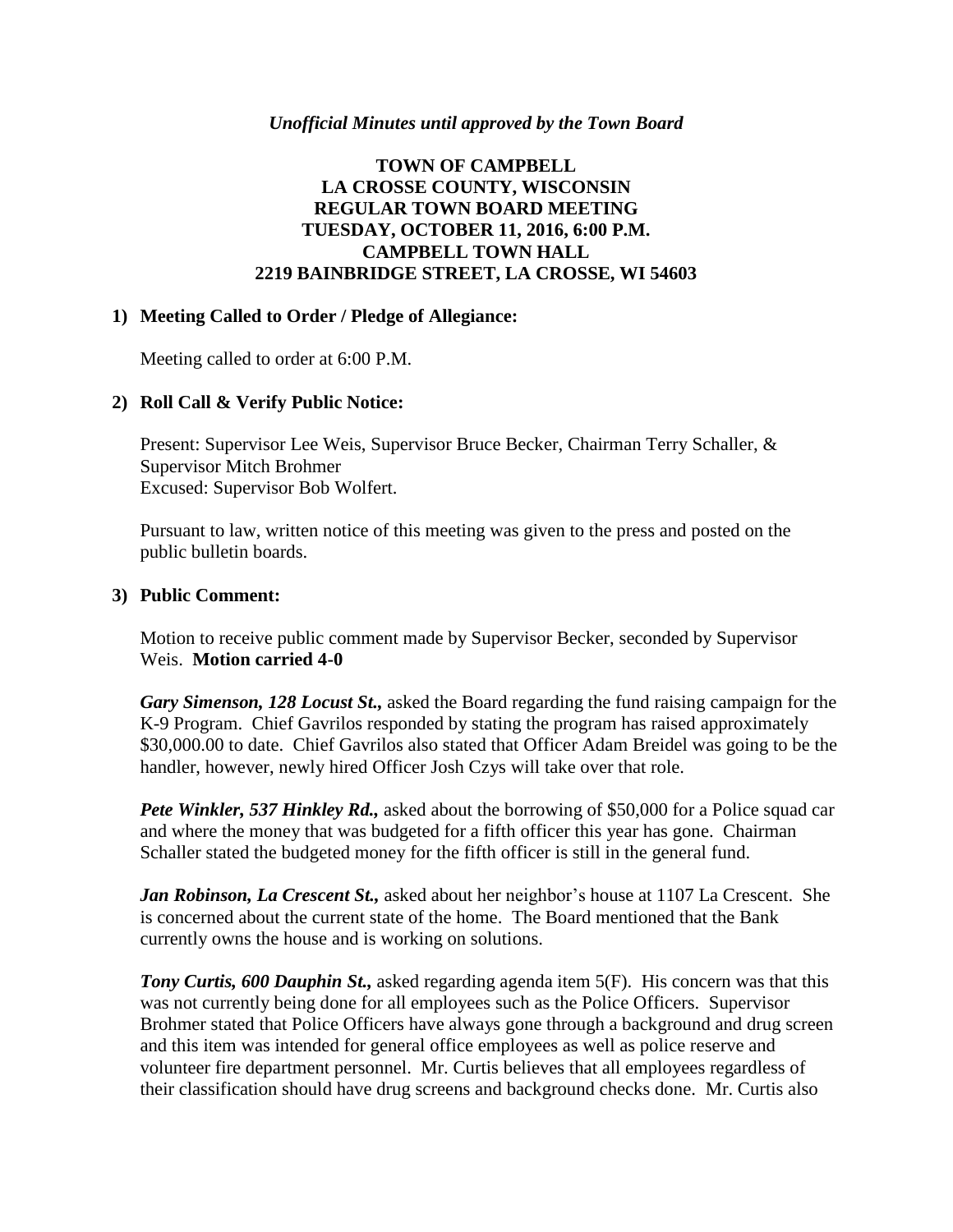inquired to the Board if any studies have been conducted regarding the ridership of the MTU. La Crosse has in past years given us numbers from surveys conducted by the MTU. Chairman Schaller mentioned that this item would be discussed later in the evening.

Motion to close public comment made by Supervisor Becker, seconded by Chairman Schaller. **Motion carried 4-0**

- **4) Consent Agenda: (All items listed are considered routine and will be enacted with one motion. There will be no separate discussion of these items unless a Board member so requests, in which case the item will be removed from the Consent Agenda and be considered on the Regular Agenda).**
	- **A) Approval of Minutes:** Hiring Committee (Patrol Officer) 09/06/2016 & 09/07/2016, Regular Board Meeting 09/13/2016, Special Board Meeting 09/27/2016
	- **B) Plan Commission Meeting Recommendations: No Meetings Scheduled**

### **C) Payment of Bills:**

Motion to approve the Consent Agenda made by Supervisor Brohmer, seconded by Supervisor Weis. **Motion carried 4-0**

### **5) Business:**

**A)** Approval of a Temporary Class "B" Retailer's License for the French Island Lions Club for October 22, 2016 at the Community Center. (Clerk)

Motion to approve a Temporary Class "B" Retailer's License for the French Island Lions Club for October 22, 2016 at the Community Center made by Supervisor Brohmer, seconded by Supervisor Weis. **Motion carried 4-0**

**B)** Automatic gate for yard waste site and hours of operation. (Chair)

Motion to approve hours of operation for the yard waste site from the hours of 7:00am to 9:00pm and closed to the public from December  $1<sup>st</sup>$  to April  $1<sup>st</sup>$  made by Supervisor Weis, seconded by Chairman Schaller. **Motion carried 4-0**

Motion to approve the RFP by B&B Fence for an automatic gate for the yard waste site, Kish & Sons to do the electrical, and authorize the Clerk to execute the contracts made by Supervisor Becker, seconded by Chairman Schaller.

**Motion carried 3-1 (Supervisor Weis voted "against")**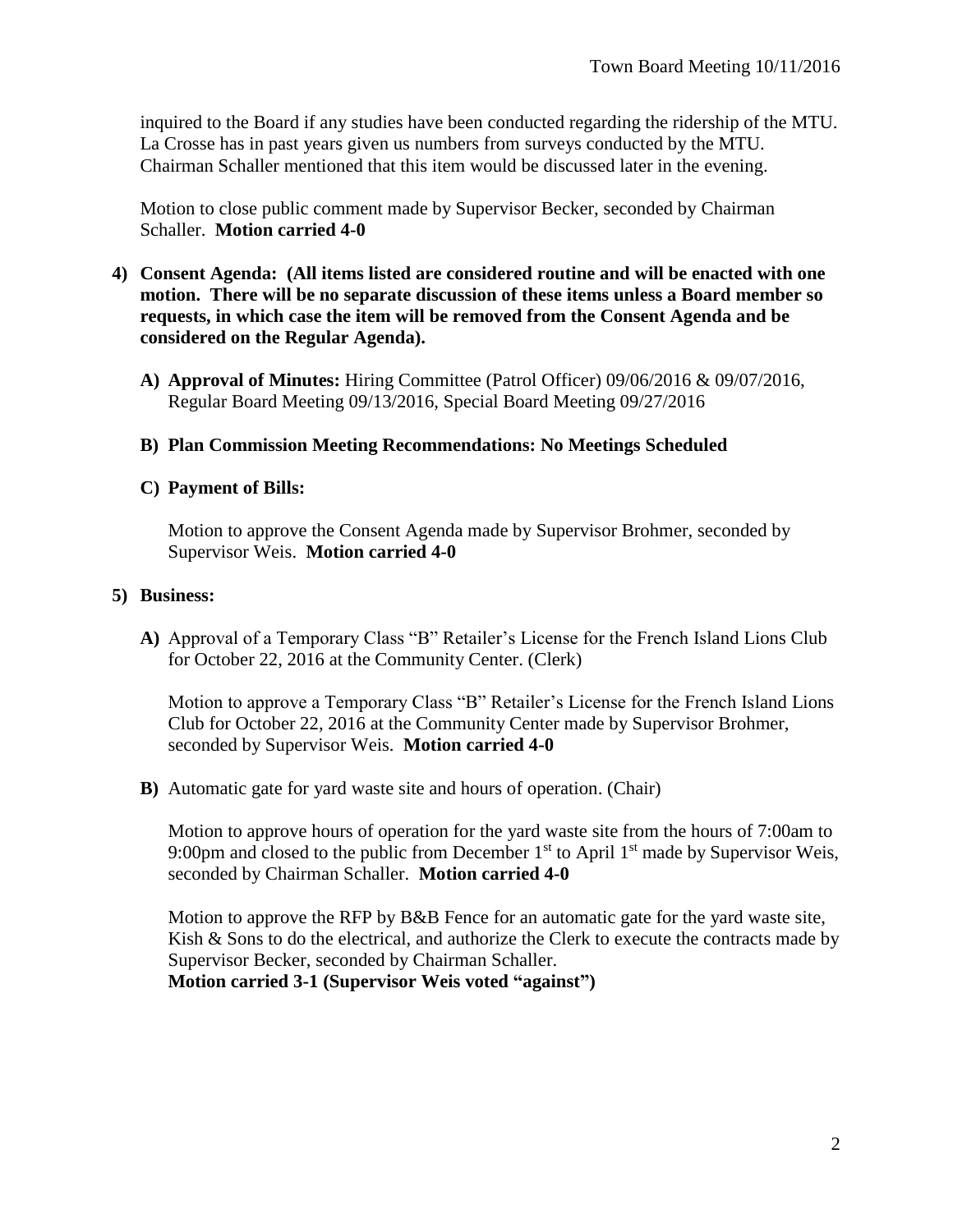**C)** Approval of the 2017 MTU Agreement with the City of La Crosse. (Chair)

Clerk Hawkins mentioned that the amount for the 2017 MTU Agreement is for \$37,066.00. Supervisor Becker would like the Board to look into different options for public transportation next year.

Motion to approve the 2017 MTU Agreement with the City of La Crosse made by Supervisor Becker, seconded by Supervisor Brohmer. **Motion carried 3-0 (Chairman Schaller abstained)**

**D)** Resolution #2016-6 to borrow \$50,000 for Police squad. (Chair)

This new squad would be used to replace the 2010 Chevy Impala Blue. The Board would like to add the Impala to the Town fleet as a Municipal vehicle.

Motion to approve Resolution #2016-6 to borrow \$50,000 to purchase and equip a new police squad made by Supervisor Brohmer, seconded by Supervisor Becker. **Motion carried 4-0**

**E)** Set date for budget working session. (Clerk)

Motion to set budget working sessions for October  $18<sup>th</sup>$  and October  $25<sup>th</sup>$  at 6:00pm made by Supervisor Becker, seconded by Supervisor Weis. **Motion carried 4-0**

**F)** Discussion and possible action regarding requiring drug screening and background check for all new hires. (Becker)

Motion to require drug screening and background checks for all new hires and language to this effect be placed into the Town Policy and Procedure Manual made by Supervisor Becker, seconded by Supervisor Brohmer. **Motion carried 4-0**

**G)** Discussion on allowing dogs in Town parks. (Weis)

Supervisor Weis would like to purchase garbage cans for dog waste to place at the parks. Supervisor Weis would also like discussion about repealing ordinances prohibiting dogs in the parks.

### **No further action taken**

**H)** Addendum to the Refuse & Recycling contract to allow for Harter's Quick Clean Up to pick up refuse and recycling for City of La Crosse residents on French Island. (Brohmer)

Supervisor Brohmer mentioned that Harter's is currently picking up 4 households that are in the City limits of La Crosse on French Island. Harter's would be willing to waive the fee for the dumpster at the Community Center for a savings of \$68 a month. Gary Harter is to write an addendum to the current contract by the end of the week.